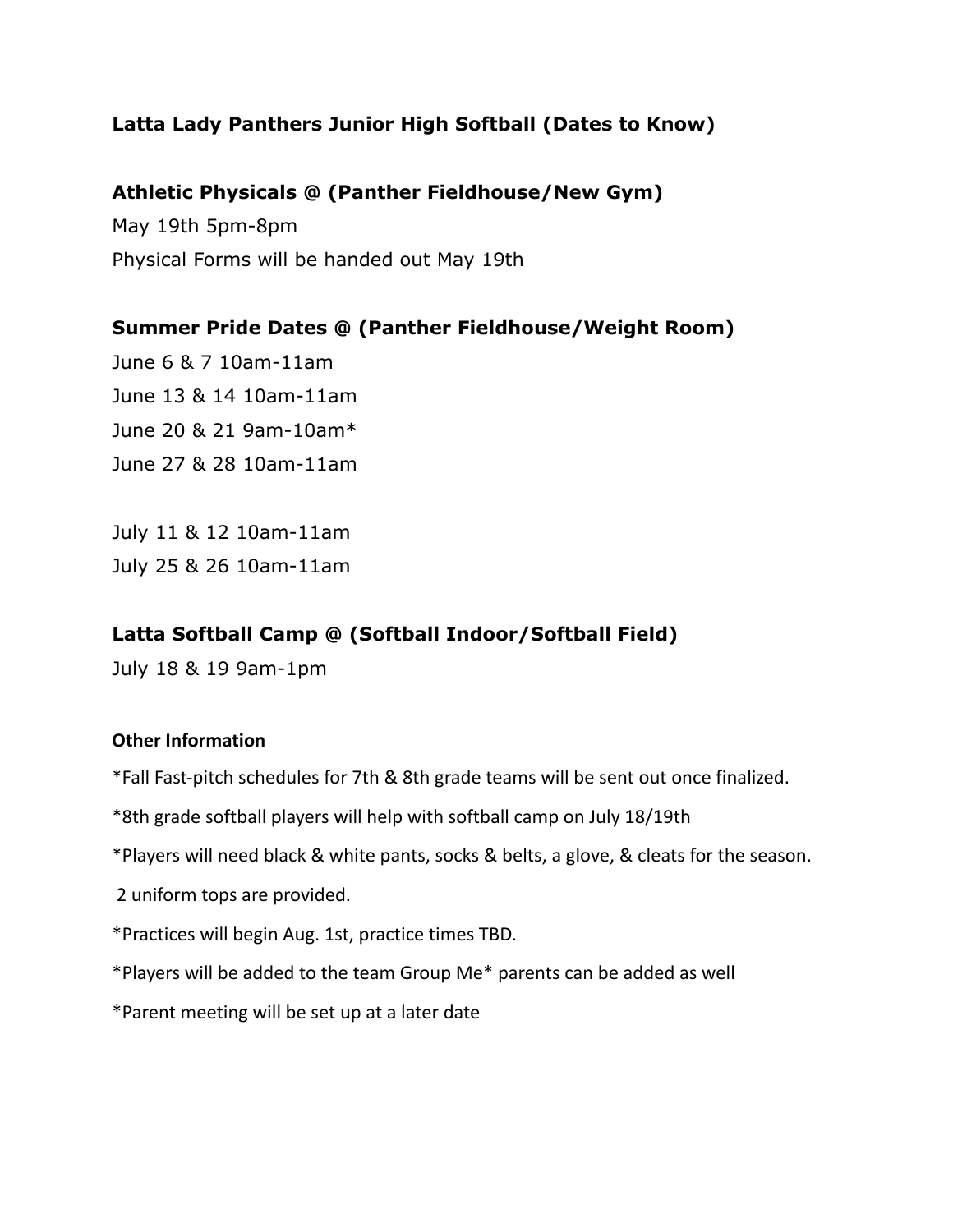

**When**: Latta Softball Camp July 18th-19th

**Where**: Latta Lady Panthers Fieldhouse

**Times**: 9 a.m. – 1:00 p.m

**Cost**: \$50.00- Early registration up to **June 17th** to ensure your camp t-shirt size.

\$60.00-registration from **June 18th-July 18th** no shirt size guarantee /Make checks payable to Panther Softball and turn in to your player's office or mail to Panther Softball Camp, **ATTN:** Missy Rogers, 13925 CR 1560 Ada, Ok 74820

Who: Girls entering 2<sup>nd</sup> through 7<sup>th</sup> grade

# **Equipment needed**:

- Glove
- Bat (if possible)
- Tennis shoes
- Cleats (if possible)

# **Camp includes**:

Camp t-shirt Team building Fun Infield Play

Outfield Play Scrimmaging Bunting Hitting

- Face mask
- Helmet
- Water bottle (concession will be available

| Slapping               |
|------------------------|
| <b>Pitching Drills</b> |
| <b>Catching Drills</b> |
| <b>Base Running</b>    |

| Player's Name/T-shirt size: | Grade entering: |
|-----------------------------|-----------------|
| Parent's Name:              | Phone #:        |

I hereby authorize the directors of the **Latta Softball Camp** to act for me according to their best judgment in any emergency requiring medical attention: furthermore, I hereby release Latta Softball Camp, Latta School, and its agents from any cause of action I may have arising during this softball camp.

Parent or guardian signature